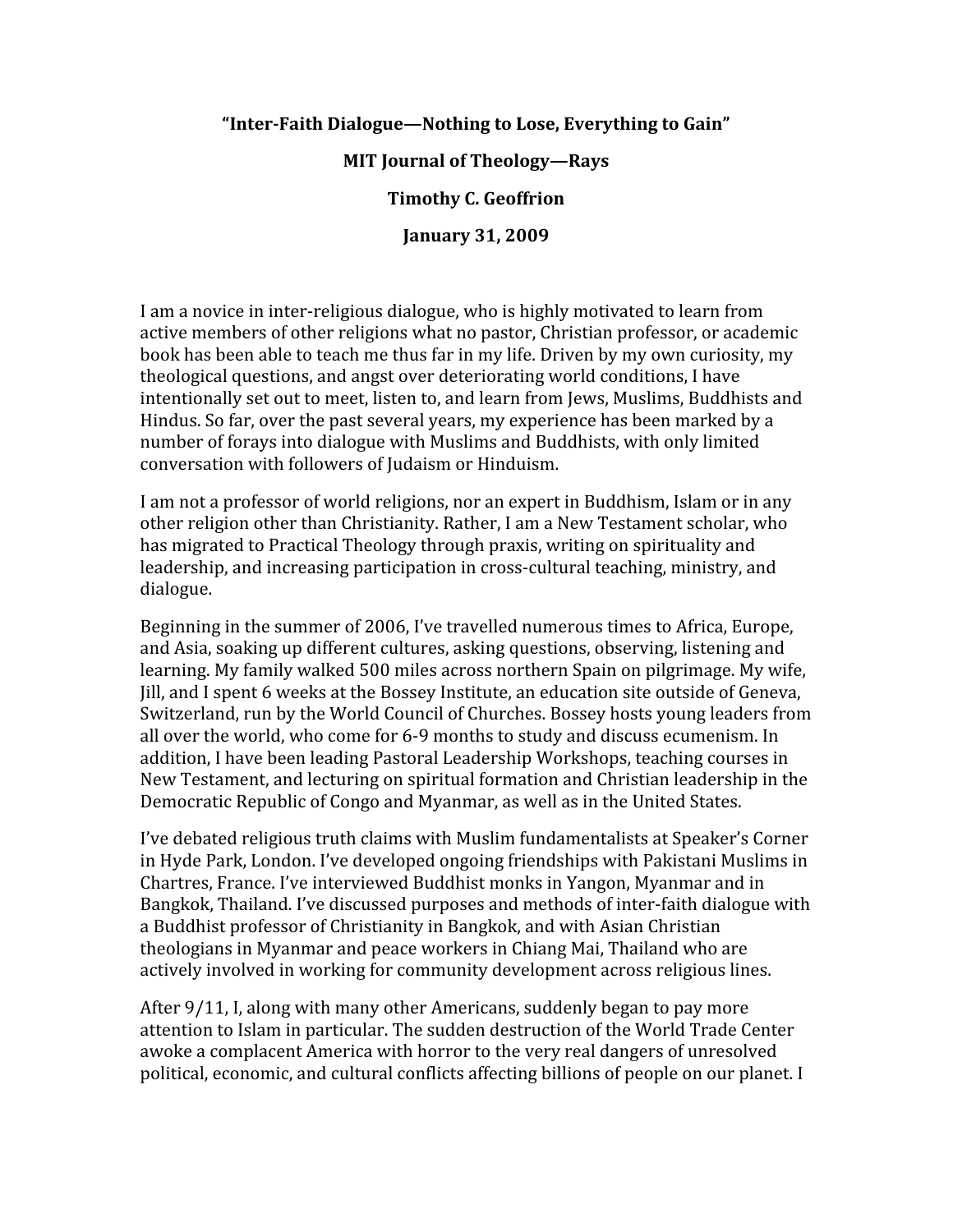was motivated as never before to understand how religious fundamentalists (or those using religion as a mask) could commit such ghastly violence.

Without a doubt, most of us need to do a better job seeking understanding and promoting peace among adherents of various religions. Even more, most of us need to learn how to resolve conflicts more peaceably. Inter‐faith dialogue seems to me to be a good place to start, especially for those of us who are theologians.

This essay, then, is a work in progress. I am writing from the perspective of one Western, New Testament/practical theologian who is on a very personal journey, as well as a professional one. I offer it not as a definitive, academic analysis, by any means. Rather, here are a collection of impressions that are informing my own faith development and ability to think, communicate and teach with greater awareness and sensitivity to multi‐religious issues. The insights I have gained have also been very helpful to me in building bridges to others from different religious backgrounds, including those who do not have faith in God at all.

# **Purposes of Inter-Faith Dialogue**

There seem to be three or four especially valuable reasons to engage in inter-faith dialogue:

- to learn from more about other religions from real adherents of those religions, and to give others a better understanding or our own religion
- to promote peace and harmony among different peoples
- to work together to address common societal problems, such as poverty or hunger.
- in some settings, to seek a special experience of God in the midst of the interaction and dialogue as well.

Not every purpose needs to be in place for a meaningful dialogue to take place, and those engaged in dialogue may only interested in one or two of these goals.

Evangelism, on the other hand, has a different purpose from inter‐faith dialogue. Each has its place, but it's important to know what your goal is when talking to others. Evangelism is designed to recruit new adherents, usually involving a conversion from one way of thinking and believing to faith in Christ. As indicated above, inter‐faith dialogue has different goals and should not be undermined by any subtle or not so subtle evangelistic efforts to convert one's dialogue partner.

I am in now way rejecting the validity of evangelism under other circumstances. Most of who are Christians today would not be if someone hadn't had the courage and willingness to share their faith with someone outside of their own culture with the goal of making converts. I, for one, am very grateful for missionaries who brought the Gospel to Europe. What I am saying here, is that in order to create a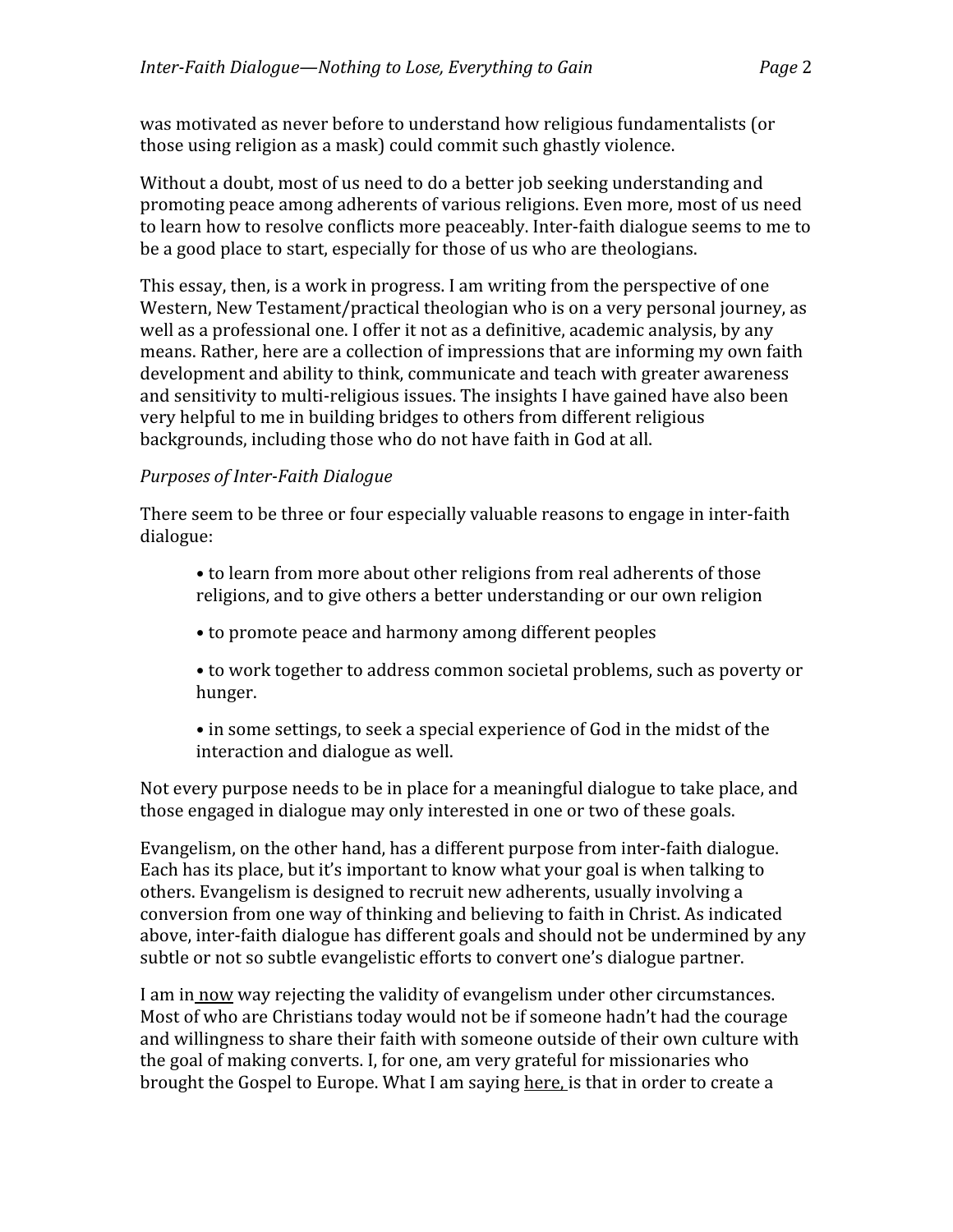mutually respectful, trusting atmosphere in dialogue, secret evangelistic agendas must be excluded.

When I visited Thailand, for example, my goal was not to win converts, but to learn and grow myself. Thus, I focused on listening rather than talking, except when asked a question. At times I had an opportunity to express my own faith in Jesus Christ and appreciation for my personal relationship with God, which I gladly and freely did. I also had a number of opportunities to express my deep appreciation for Jesus' role as Savior, because, in contrast, Theravada Buddhists officially rely entirely on themselves for their hope of reaching Nirvana. Most of the time, though, I just listened and tried to let God speak to me through the encounter, since that is why I went. I hoped for more interaction, but few of those I interviewed seemed interested in what I believed or might say.

# *Troubling Theological Issues*

Interfaith dialogue also raises some very important questions that all Christians need to address. Just what is God's involvement in the 4 billion plus people in the world who do not place their faith in Jesus Christ, and what is their ultimate fate? These are not new questions, but they have taken on new urgency as our world has gotten so much smaller, with Buddhists, Hindus, Muslims living next door to Christians; the internet connecting us nearly everywhere in the world; and better information about the values and practices of other religions available. We simply cannot ignore the question of how Christianity fits in with all the other major religions, unless we want to render ourselves irrelevant in an increasingly cosmopolitan world. If we do not think through our theological beliefs, vis‐à‐vis real neighbors, allies, and enemies alike, we may stunt our own growth and limit our ability to build bridges to others and work well fellow world‐citizens.

But there are no easy answers here. Along with points of connection, which are more numerous than many acknowledge, there clearly seem to be irreconcilable differences, at least on an intellectual level. For example, is God relevant or irrelevant in life? (Christians, Jews, Muslims and Hindus say yes; Buddhists officially say no.) Do we need a savior or is our ultimate hope (liberation perhaps) entirely dependent on our own efforts? (Christians say we need and already have a savior; some Jews are still looking for a messiah; Muslims focus on fulfilling the five pillars of Islam, but expect to still need to throw themselves on the mercy of God at the Judgment day; and Buddhists seek merit by their own efforts to overcome the negative affects of bad deeds/karma.) Is Jesus the only way to forgiveness and eternal life, or are other prophets/saviors/teachers equally reliable?

If you're an "exclusivist" Christian the answer is easy: Jesus is the right way, and everyone else is wrong. Tough luck for all those who never heard about Jesus. If that position feels uncomfortable or seems untenable, since it leaves about 4 billion people in deep trouble, you might prefer believing that Christ is actually saving nonChristians in some mysterious, hidden way (the "inclusive" view). Or popular among those who prefer to acknowledge the independence and integrity of each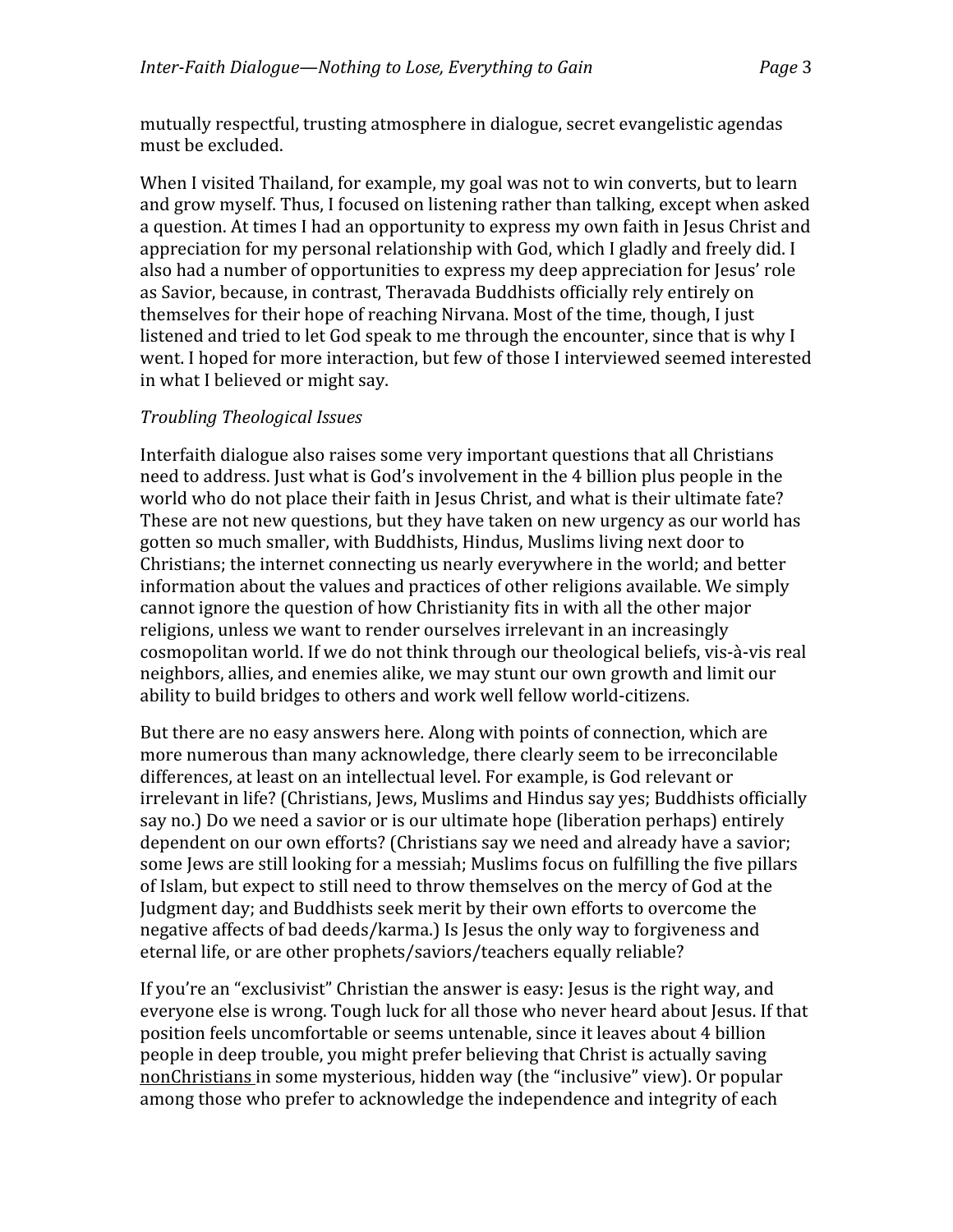religion is to assume that somehow all religions represent different paths to more or less the same end—heaven/Nirvana/paradise/bliss (the "pluralistic" view).

The issue, of course, if those who conceive of Christianity in exclusive terms are right, is how could a loving God pass over two thirds of the world? Is God truly just and loving if so many are bound for eternal damnation, since they have so little hope of hearing the Gospel message in terms they can understand and receive? However, according to traditional scriptural interpretation, there are numerous passages to suggest just such a dismal scenario.

Pluralism, on the other extreme, seems to offer the best hope for promoting peace among religions/peoples and affirming the relative goodness (or lack thereof) in all human beings (including Christians). It also seems more plausible to many that if God is truly a God of love and justice, this God would be at work throughout the world and not just among one third of its population. Yet, as attractive as an open‐ minded, generous, constructive pluralist theology may be, where is the basis for believing that all (or most) roads all lead to the same eternal destination, other than in our wishful thinking? There are biblical verses that can be found to support the possibility of universal salvation in one form or another, but what do we make of the general theological positions of the various biblical writers that suggest otherwise? Meanwhile, *no* other major religion suggests there is universal salvation/liberation outside of their own belief system either.

Philosopher‐theologian John Hick has been working for decades to create a meta‐ religious view to incorporate all religions under one big umbrella.1 Basically, he starts with his conclusion: there must be a way for all religions that promote true transformation and social concern to be authentic responses to God/Reality. He then sets out to show how there is indeed this common thread in all religions and to dispense with assertions about Christian uniqueness. Where exclusive teaching is found in any religion (which turns out to be nearly every religion), according to Hick, it is to be rejected in favor of his hypothesis—yet his reasoning, as it appears to me, seems to be is that he is committed to his conclusion from the onset.

However, before you dismiss his position too readily, take up his challenge: find an alternative explanation for why 2/3 of the world pursues God/Reality more or less as urgently as Christians do and why they have more or less the same moral code and the same level of morality!2

<sup>1</sup> See particularly, John Hick, *A Christian Theology of Religions*.

<sup>2</sup> Hick's books are valuable for anyone who is seriously grappling with theological issues arising from the existence of many different major religions, all of which emphasis moral living. Countless books and articles have been written challenging his views and arguments, and you can find many references to these in Hick's footnotes.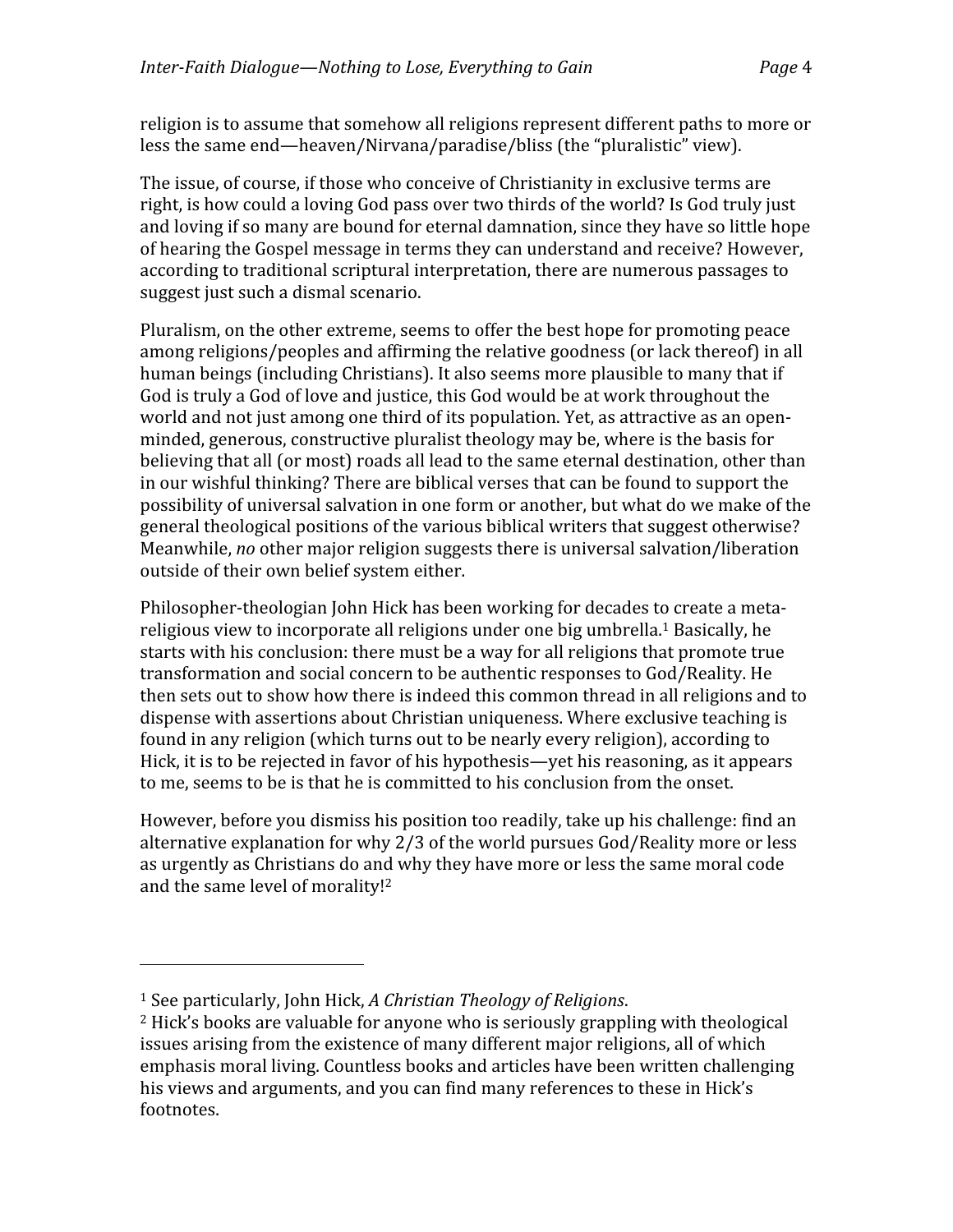For me, I am in process on these issues. I recognize the validity of the theological questions and practical concerns, while I am also increasingly influenced by the power of the Christian faith and a personal relationship with a loving God that is simply not found in the same way among the people I have been in dialogue with.

My main concerns are these:

• If God is a God of love, justice, and grace, and Jesus is the Savior of those who confess his name, what is the plan for the majority of the world who doesn't know God this way?

• Why do so many who hear the Gospel, still prefer to stick with their own religion? There are obvious social, political, and cultural barriers, not to mention a lot of misinformation about Christianity, but why doesn't the Holy Spirit seem to get through to more people, if Jesus is the only way of salvation?

• Are Christians truly more spiritual, moral, or "transformed" than those of other religions? Most of the true believers from various Christian sects, so‐ called cults, and other religions, with whom I have discussed spirituality and morality, seem quite similar to people I've met in traditional Christian churches. Some are even more devout, more moral, more generous, more kind—almost, more "Christ-like" than some Christians. Surely, as is often quoted from the pulpit, "Christians are not perfect, just forgiven." Yet, Paul's understanding of Christian living goes much further: he expects Christians to be Spirit‐filled and Spirit‐led in dynamic, life‐changing ways. Perhaps the problem is not the Christian faith, but in Christian believers' understanding and practice of Spirit‐led living.3

There are reasonable answers to each of these questions, but my encounters with others is leading me to stay open to broader possibilities than I would have once considered.

I have other issues, but too many to address here. My main point is that there are many valid questions for the exclusivist position that demand thoughtful answers. The inclusivist and pluralist positions are not theological panaceas, though. We are dealing with very challenging questions for those who both take Scripture seriously and who also are willing to face the truth about reality all around us. I don't think our goal should be to try to come up with easy answers as much as it is to learn how to listen better to others and to talk about what is real in our lives, not just what we might believe in our heads.

<sup>&</sup>lt;sup>3</sup> I seek to address this apparent lack of integration and vitality in the lives of ordinary Christians as well as Christian leaders in my two most recent books: *The SpiritLed Leader: Nine Leadership Practices and Soul Principles* (Alban Institute, 2005) and *One Step at a Time: A Pilgrim's Guide to SpiritLed Living* (Alban, 2008).Ye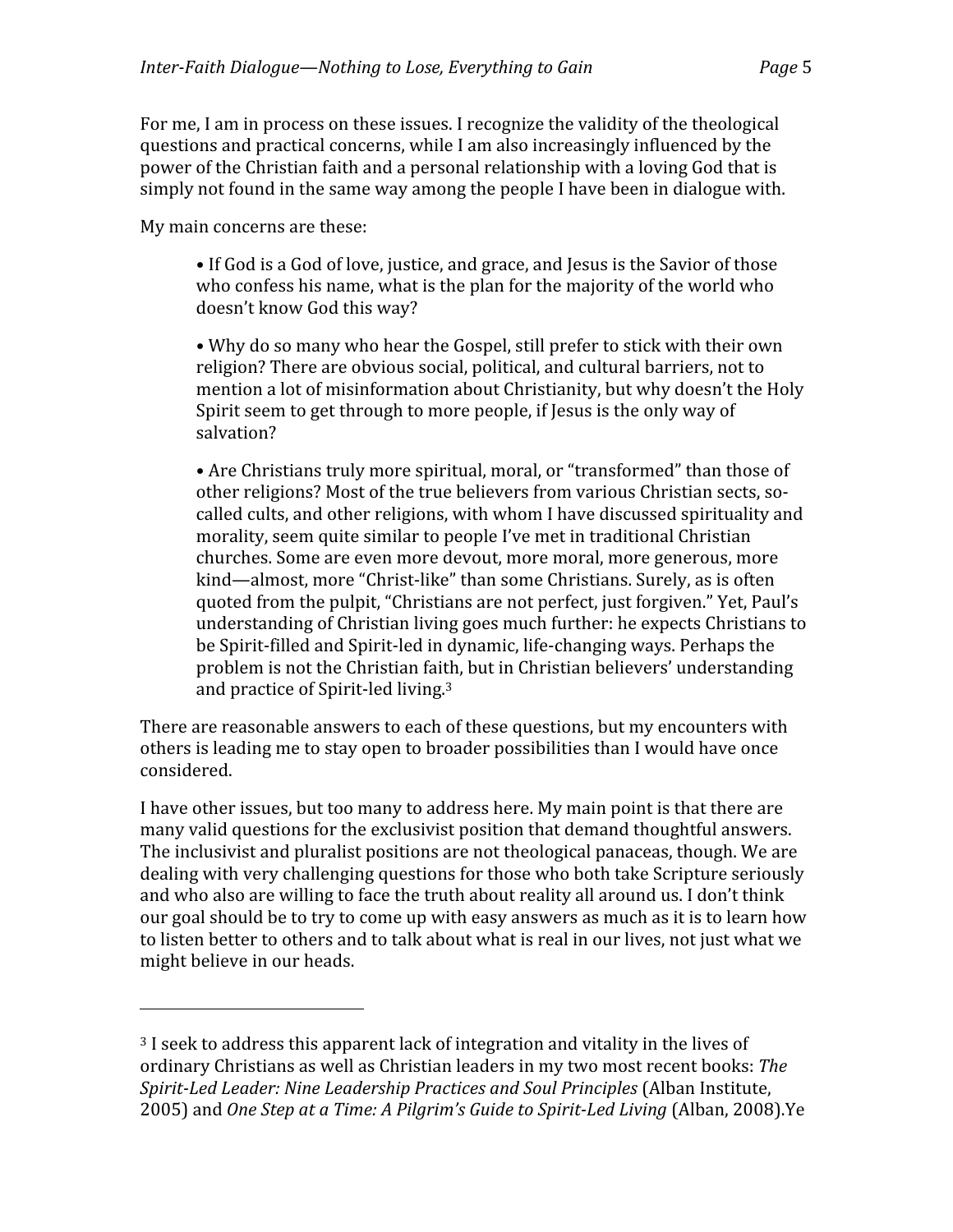I propose that we Christian scholars, ministers and followers of Jesus Christ simply start by being honest about what we're seeing, feeling, and believing out of our own faith life. Let's be authentic and open about our own experience, our convictions, our reasoning behind our faith, and our questions. Let's commit ourselves to genuinely engage in inter-faith dialogue, not as evangelists (unless that is our explicit mission), but as loving, gracious, and kind representatives of Christ. Let's first seek to listen and learn, humbly recognizing that we do not have all the answers to our own questions about God/Ultimate Reality, let alone the questions of others. If the Christian God is all that we Christians claim Yahweh to be, we have no need to fear genuine questions, meeting people who are different, and engaging in sincere conversations and dialogue with them–for all the reasons listed above.

As we have opportunity to share our own faith with others, the most sincere dialogue partners will want to hear about our Christian beliefs, practices and experience. In fact, as Pum Parichart, a Buddhist scholar of Christianity in Bangkok, affirmed, those who engage in inter‐faith dialogue want to talk to "real believers," who can passionately and articulately talk about their faith.<sup>4</sup> Dialogue partners from other faiths don't want mealy‐mouthed, smiley theologians who gloss over differences and too quickly look for points of commonality. Humility and openness in dialogue does not mean assuming that all religions are basically the same, or that we will offend others by holding fast to our own faith.

As I continue on my journey, I'm going to keep asking my questions, seeking answers, and engaging others who believe differently than I do, while staying close to the God I already know along the way. I am not afraid of the quest or the encounter with "others", and am, in fact, eager to see how God might use me as a light and bridge builder to others who also value peace, understanding, and linking arms to address the world's serious problems. I am also eager to see how God may want to change me through the process of outreach and dialogue.

# **A Modest Experiment—What I learned from the Buddhists**

Early in 2007, I spent four weeks in Myanmar and Thailand interviewing Buddhist monks, Christian and Buddhist professors of religion, directors of inter‐faith dialogue programs, and peace workers. My experiences then, along with what I have learned since, and what I am learning now during my two month stay in Yangon, are giving me a much better understanding of Buddhism. I realize that many Christians have underestimated or misunderstood Buddhism's insights and contributions to those who follow its practices. In terms of actual religious discipline, many of us could take a lesson or two from the barefoot men and women in shaved heads and simple robes.

<sup>4</sup> Professor Pum Parichart Suwanbubbha, Ph.D., is Chairperson of the Comparative Religion Program Working Committee, Mahidol University, Bangkok, Thailand. My wife, Jill, and I interviewed her at length on February 1, 2007 in Bangkok.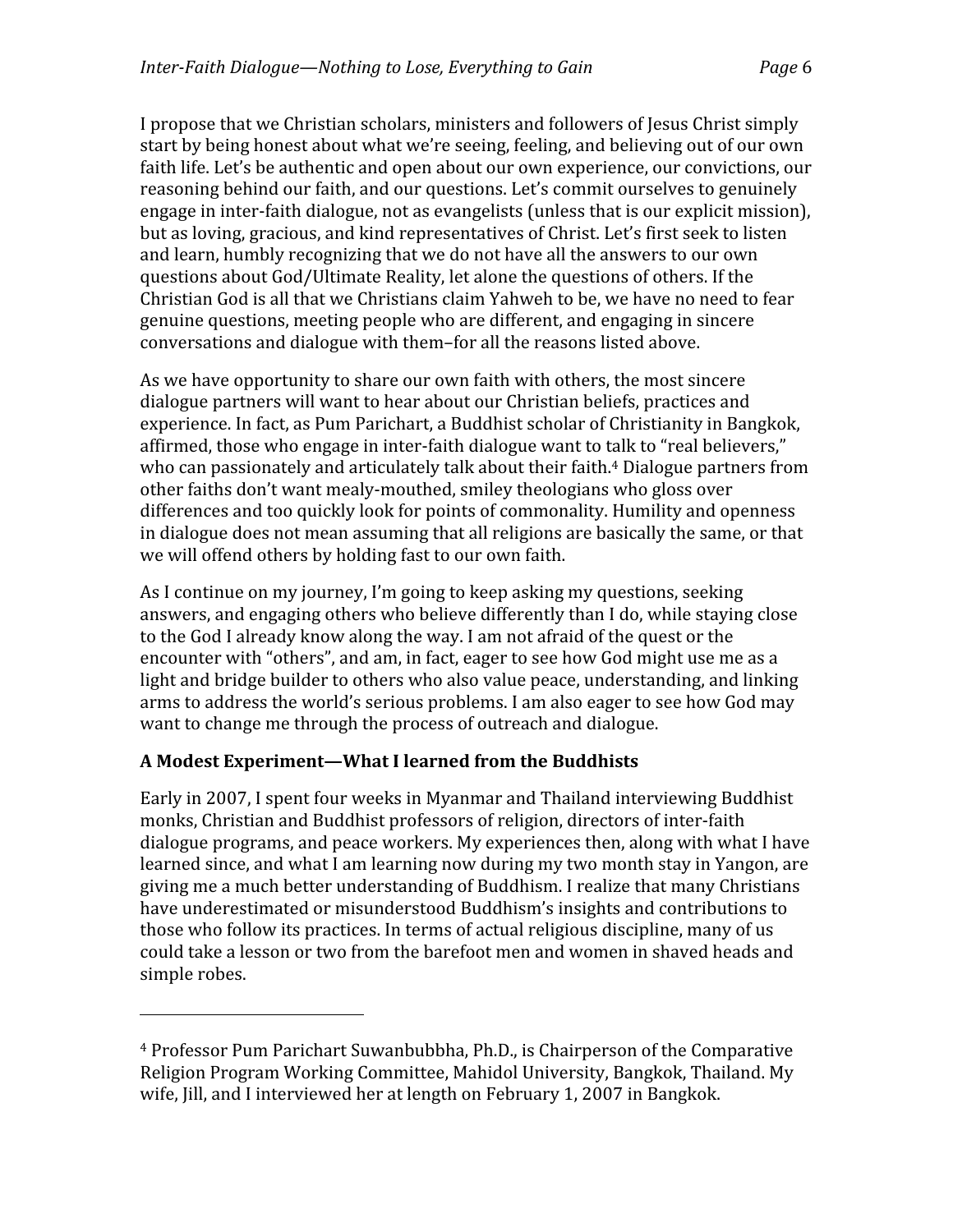# *Toward a Better Understanding*

There is no historic connection between the origins of Christianity and Buddhism neither one was influenced by the other as far as anyone can tell. Buddhism arose out of the soil of Hinduism in the sixth century B.C., in Nepal; and Christianity out of Judaism in the first century A.D., in Palestine. But in spite of the mutual independence of the two great traditions, there are many important parallel lines of thought. When there are differences, the contrasts are very interesting and worth contemplating.

Buddhist teaching (Dharma) and Christian teaching (grounded in Scripture) have much in common in several respects. For example, both more or less emphasize putting one's faith/beliefs into action, love and compassion, personal transformation/liberation, and seeking inner peace. Definitions, methods and priorities differ significantly at crucial points, but, at the same time, Buddhism and Christianity share similar core values, especially in the realm of ethics and personal morality.

Differences between the religions are trickier to identify. First, much ignorance and misunderstanding exist between those who practice Buddhism and those who practice Christianity. Consequently, apparent differences are sometimes exaggerated or invented by one group that truly doesn't understand the other. For example, Buddhists often charge Christians with being satisfied with just belief without actions (practice), while Christians counter that Buddhists are all about action without faith in God. While it is true that Buddhism emphasizes self‐reliance and Christians rely on grace from God, Buddhists also have a type of faith in the truth and wisdom of the Reality behind their teaching, and Christians also emphasize the importance of good works as an outgrowth of grace and companion of faith. I'm not saying the two religions are essentially the same. In my opinion, they are not. I'm saying that they may be more alike and have more in common than many often realize.

Second, as is true among Christian theologians, clergy and parishioners, there is a big gap between what Buddhist monks and the average Buddhist believe and practice. This means that it may seem easy to identify differences between doctrines written in the Buddhist Scriptures (Dharma) and the Bible. However, in real life, beliefs and practice widely vary. Official teaching is often quite different from what the man and woman on the street actually believe and do.

As examples:

• Many Theravada Buddhist monks (principally from Myanmar, Sri Lanka, Thailand, Cambodia and Laos) either do not believe in God or consider God irrelevant to Buddhist practice. However, at the same time, the vast majority of ordinary Buddhists from the same countries are very concerned about spirits, gods and angels.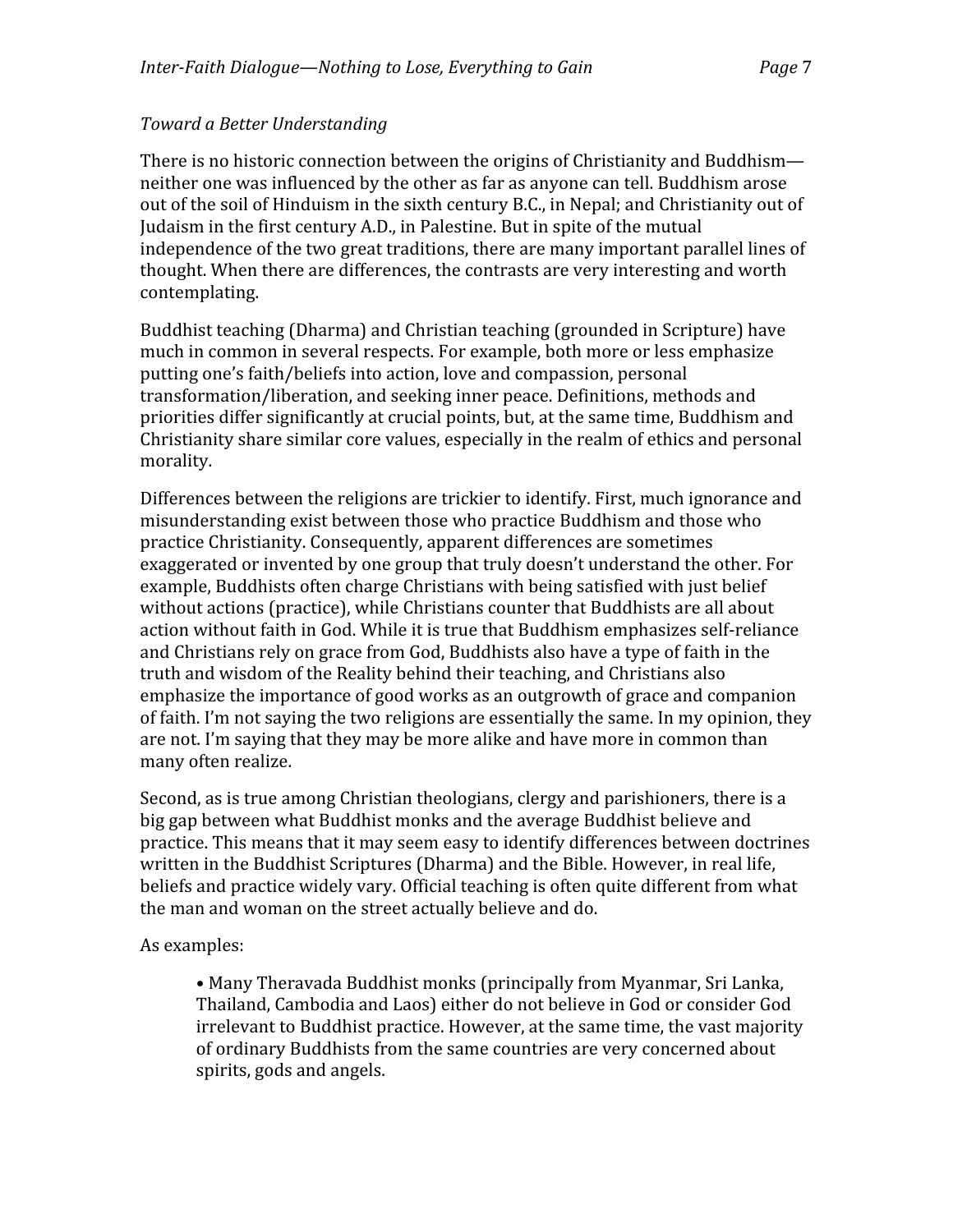• Both monks and laypeople believe in Karma (the good or evil you do now will come back to you in the next life in one form or another—i.e., "what goes around comes around"). However, the typical monk is eager to escape the cycle of reincarnation, while the average Buddhist is mostly concerned about enjoying this life and avoiding making the next one worse.

• The monks we spoke with seem to truly want to achieve enlightenment and Nirvana, total liberation from human existence. Yet, the person on the street has been taught to be content with his or her life as is, and seems to be content hoping that his or her next life won't be worse than the current one, and may even be a little better.

As opposed to Theravada Buddhists, Mahayana (major way) Buddhism is practiced in China especially. Mahayana Buddhists are likely to view Buddha as a spirit to whom they can pray and who can come to help them. Like Hindus, Chinese Buddhists are likely to believe "in all the gods" (as one Chinese Buddhist informed me). Perhaps the closest parallel to Christians' belief in a loving, gracious God who sent his Son for the redemption of humanity may be found among those Mahayana Buddhists who see Buddha as a benevolent, accessible spirit. When we were in China this past summer, we found Buddhists who regularly pray to Buddha for help, though I was not sure if they hoped he would come to them with help or somehow helped them in ways akin to Christians' belief in the Holy Spirit.

For Mahayana Buddhists, the most enlightened Buddhists, called Bodhisattvas, may refuse to enter Nirvana out of social concern. Instead, Bodhisattvas choose to return to human incarnation to serve humanity until all reach enlightenment.

Thus, in dialoguing with Buddhists, we need to identify which form of Buddhism we are encountering—for there are many—and differentiate between official teaching of the monks and the life and practice of the millions of adherents. We also need to know what our goal is in dialogue. We can examine ideas with the educated; we can compare religious practices of the person in the pew to the person at the pagoda; or we can join with like‐hearted fellow human beings of different religious backgrounds to work to solve common problems and promote world peace. We can even seek a special spiritual experience in the midst of the encounter, which I have had on occasion. Each goal has its place.

Definitively defining Buddhism remains challenging, because emphases, perspectives, teachings and application vary according to region, exposure to traditional religions, personal conviction of various monks, and other factors I have yet to learn or fully understand. Yet the bottom line seems pretty clear—Buddhists are pre‐eminently concerned with detaching themselves from illusions about self and their attachments that produce suffering in their life; with earning merit (by offerings or acts of love) to overcome their bad Karma; and ultimately with escaping this life to enter Nirvana, an existence (not a place) of eternal bliss.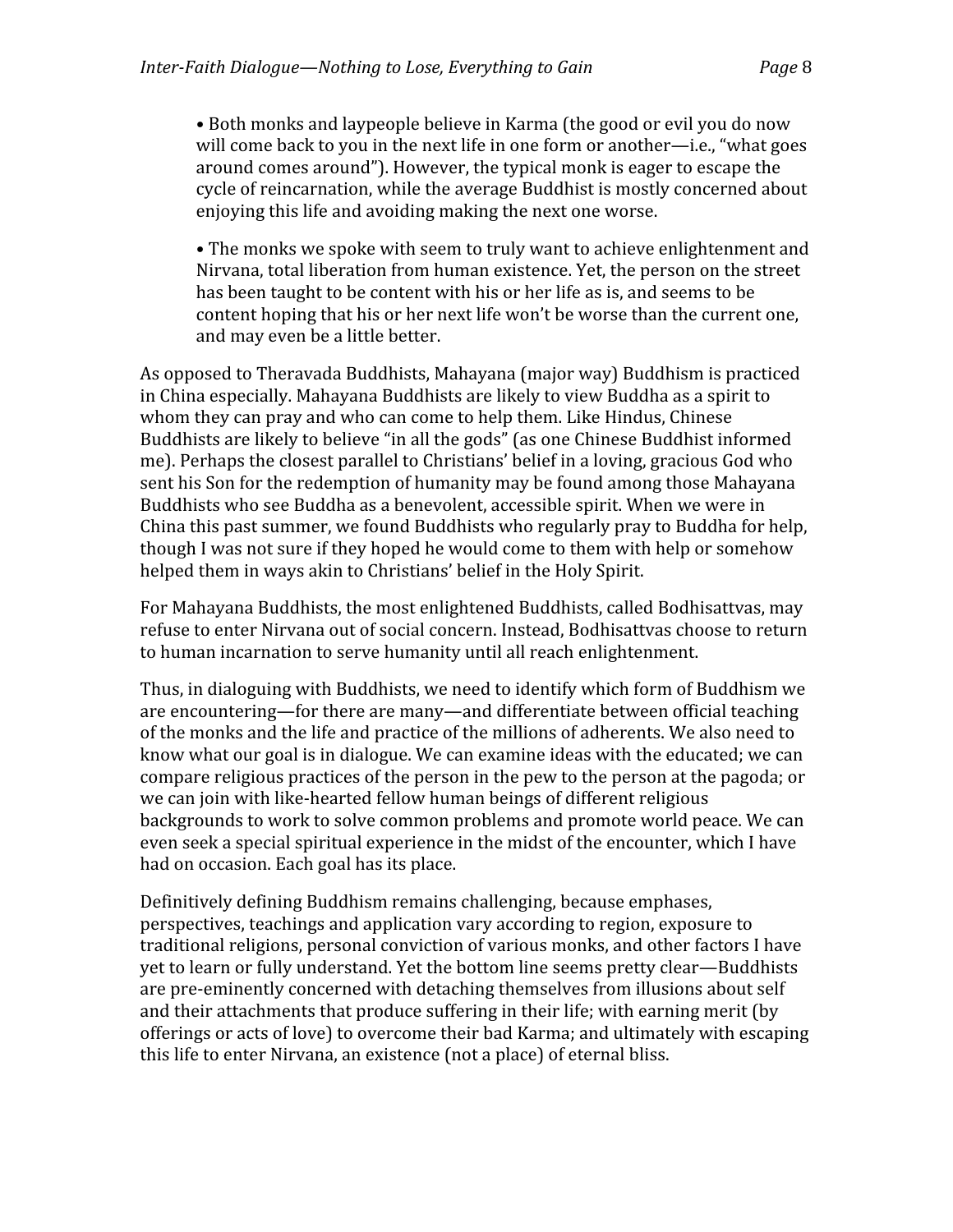Ironically, in spite of the West's penchant for focusing on the individual, and the Asian cultural emphasis on family and community, Buddhism is a religion designed above all to transform the individual in the here and now. Concern for others is a secondary matter in Theravada Buddhism, while in Mahayana Buddhism love and social concern are of primary importance in reaching enlightenment. In spite of how Buddhist monks may hope to reach Nirvana one day, in practice, they are focused on how to train their mind in order to change their life for the better in the here and now. However, many would also like to change the world, too.

While Christians may resonate with some of the ideals and practices espoused by Buddhists, key differences exist between what Christ taught and what Buddhists teach. For example:

• The transformation Buddhists seek is not the "abundant life" Jesus promised to his followers (John 10:10), those who fully embrace this life as lovers of God, themselves and others. Rather, the change they seek is to escape from human existence as we know it to a state of bliss, disconnected from human life and relationships as we know them.

• Buddhists value compassion and love, but have no need or interest in God, as a Creator figure, an inspiration for love, or a source of power to live compassionately. They must look to themselves to defeat the power of what Christians call sin, and look forward to state of bliss without the presence of a God or relationships with others. Christ was explicitly theo‐centric in his beliefs, personal life, and teaching Further, he commanded his disciples to make love of God and neighbor their top priorities (Matthew 22:37‐40). After Christ's death and resurrection, believers came to view him as their Savior and Christ's Spirit (the Holy Spirit) as God's presence within believers enabling them to know God and live out the life Christ intended for them to experience.

• While Buddhists seek eternal bliss, detached from any sense of self or others, the kingdom of God is a social phenomenon, under the reign of a living, personal God. Christians look forward to spending eternity as unique, re‐created beings through resurrection, living in conscious awareness of their identities, in fellowship with a loving God and others who love God.

#### *What I appreciate the most in Buddhism*

My multiple encounters with Buddhists in Asia over the past several years have been very valuable to me, and even inspiring at times. I have gained a greater understanding of Buddhism and Buddhist practice. I have greater clarity about what I most appreciate about my own faith, while the teachings and practices of Buddhism are actually helping me to become a better Christian. I say this not because Buddhists are teaching me about Christianity, but because their faith, convictions and way of being in the world are helping me to think through my own faith and life in a fresh way, and have spurred me on to greater levels of intentionality in my practice.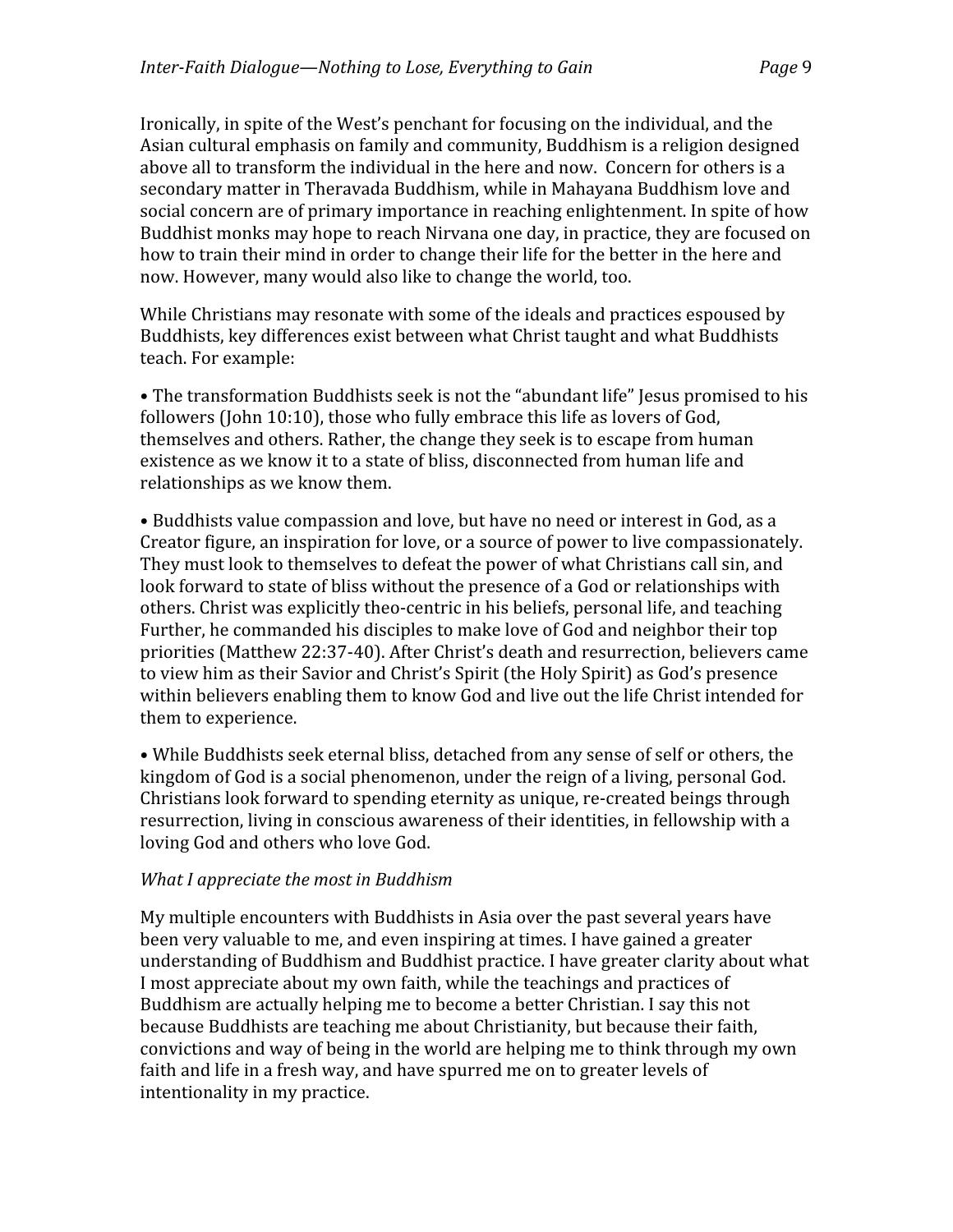On the top of my list for most appreciated insights are the following:

• Buddhists emphasize the tragic consequences of greed and the misguided nature of materialism—money not only does not buy happiness, the western obsession with it is causing grief and anxiety all over the globe.

• Buddhism offers many insights into the human tendency to attach ourselves to desires and impulses that bring us and others suffering.

• Buddhists are often gentle, giving, friendly and respectful of all life, exposing dangerous ideologies that separate human beings from nature and other human beings.

• Buddhist monks focus on daily meditation, living simply, and cultivating purity, wisdom and compassion—thinking and doing good is more important than anything else.

• Buddhists live in the here and now. They highly value what Christians would call personal transformation, and even have specific practices that "work" to help them reduce anxiety and to detach from the drives that bring humans so much grief and misery.

The goal of devout Buddhists is to reach Nirvana. But Nirvana is not a place in space and time; it's a state of mind that actually frees a person from all attachment to this world. They call it liberation—being free from all selfish drives, impulses, reactions, desires, consciousness, perceptions and feelings. In order to reach Nirvana, they practice meditation to eliminate ignorance, to train their minds, and to let go of their mental and emotional attachments to every thought and desire that leads to suffering. Their highest goals are purity, wisdom and compassion (selfless love for others). When they truly experience this right perspective and actions, they will be enlightened. Enlightenment eventually culminates in Nirvana—total happiness (bliss).

There is much in Buddhism that resonates with Jesus' teaching and some that is at odds with it, as already outlined above. Overall, though, the Buddhist monks have helped me to understand a very important principle of Christian spirituality in a clearer way: Those who truly believe in the teaching and ideals of a religion will show it by their level of devotion, faith, and practical actions.

#### *What this all means for my Christian faith and spiritual practice*

Dialoguing with and observing dedicated Buddhists has encouraged me in many ways. First, as a Christian, I appreciate discovering another religious tradition that also so highly values love, compassion, and personal transformation. Buddhism's high ethical standards and values encourage me to continue to pursue inter‐faith dialogue, and gives me hope that there may be millions of Buddhist allies in humankind's pursuit of world peace and addressing common, global concerns.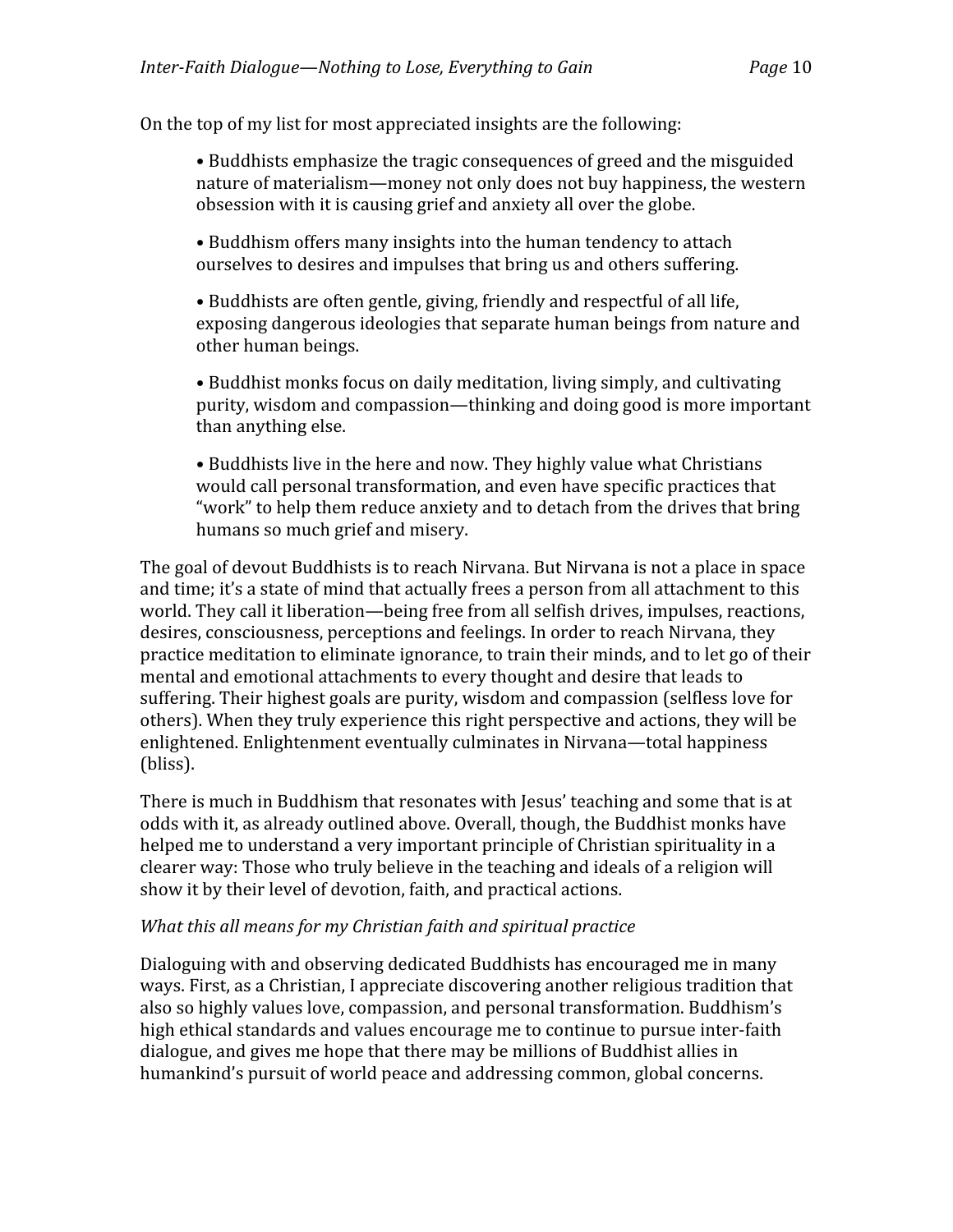On a more personal level, observing the beliefs and practices of Buddhist monks has challenged me to be more serious about my own religious practice. I feel inspired to become more intentional, dedicated and consistent in pursuing greater spiritual maturity and personal transformation. I have a new set of questions that I'm exploring: How can I learn to focus my mind better? How can I practice "letting go" of judgments, obsessions, concerns, and other emotionally charged distractions that keep me from focusing on Christ and serving Christ? How can I simplify my life to better utilize my time, energy and resources to fulfill my purpose in life? How can I more consistently and clearly communicate my values and devotion to Christ to others without words?

Surely fruit comes from putting our minds, hearts and efforts wholeheartedly into what we most value. The goal of Christian spirituality, as commonly understood, is to become more and more like Christ, in an ever‐deepening relationship with God (Romans 8:22‐29; 2 Corinthians 3:18). However, this growth doesn't just happen. Like it or not, change requires disciplined practice. And as far as I can tell, many Buddhist monks are way ahead of many Christians in walking (and sitting) their talk. While Buddhists meditate to focus their own thoughts and energy, Christians can benefit from meditating on Scripture and praying to let go of sinful impulses. As we seek to connect better to the Holy Spirit on a moment by moment basis, Christians may find power to experience greater inner change.

I also realized something else by reflecting on the Buddhists' example: what I devote myself to now may very well have benefit for the next life as well. As Buddhists practice training their minds in order to reach full enlightenment, Christians could seek personal and spiritual growth so that at death we would be that much closer to the goal that God has in mind for us. I am not talking about trying to earn our salvation, but "working out our salvation" so that we may present ourselves to God as "pure and blameless" when Christ returns, as Paul urged the Philippian Christians to do with the help of God.5

In relational terms, serious devotion to spiritual growth means seeking to know Christ more and more, and to experience power and change through our relationship with him. The Apostle Paul described his intense commitment to his own relationship with Christ and spiritual growth this way:

What is more, I consider everything a loss compared to the surpassing greatness of knowing Christ Jesus my Lord, for whose sake I have lost all things. I consider them rubbish, that I may gain Christ and be found in him, not having a righteousness of my own that comes from the law, but that which is through faith in Christ—the righteousness that comes from God and

<sup>5</sup> See Philippians 1:6; 2:12‐16; and Galatians 5:22‐25 as examples of biblical teaching where writers affirm human dependence on God's grace for salvation and transformation, while simultaneously urging believers to do their part to "keep in step with the Spirit."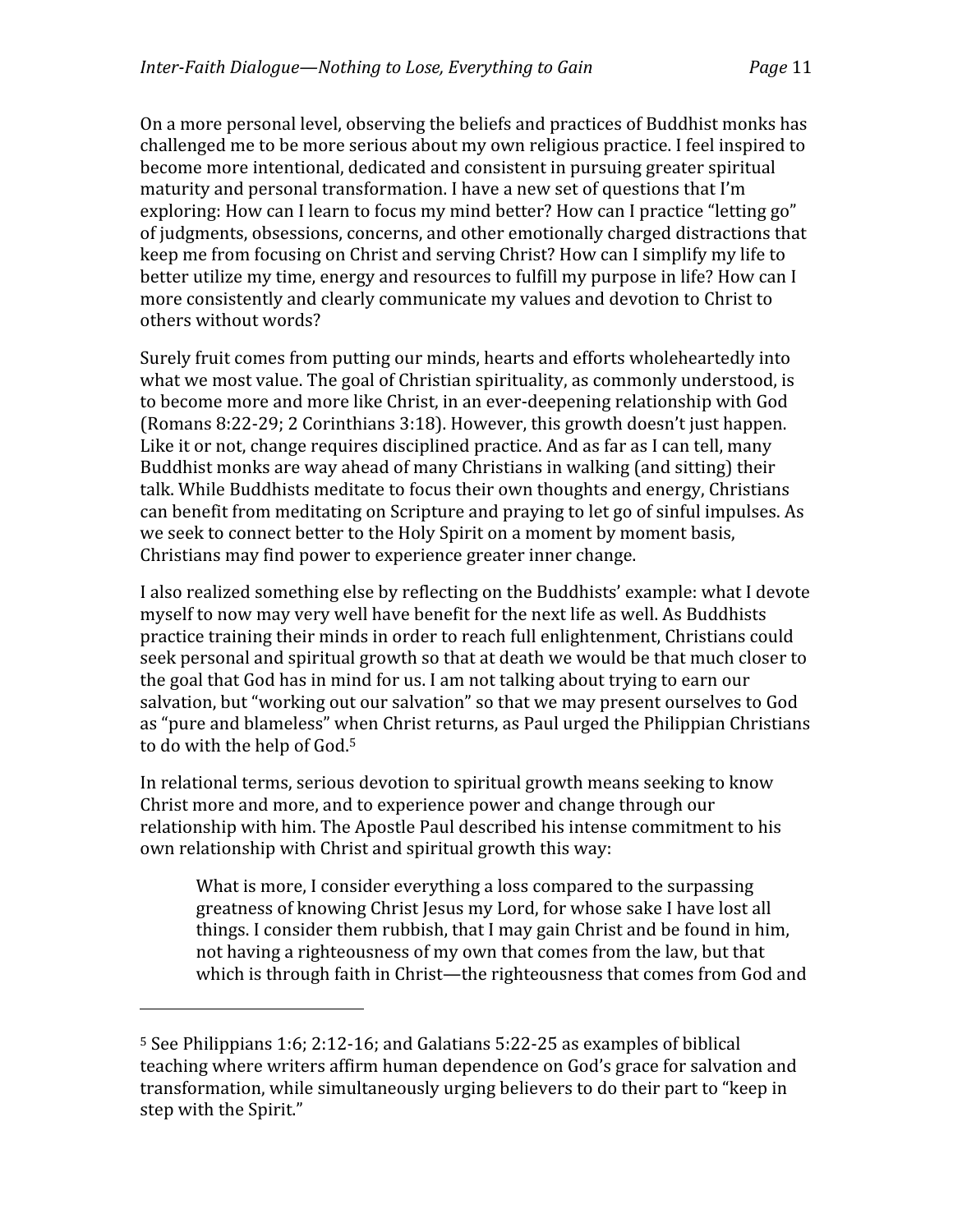is by faith. I want to know Christ and the power of his resurrection and the fellowship of sharing in his sufferings, becoming like him in his death, and so, somehow, to attain to the resurrection from the dead. Not that I have already obtained all this, or have already been made perfect, but I press on to take hold of that for which Christ Jesus took hold of me. Brothers [and Sisters], I do not consider myself yet to have taken hold of it. But one thing I do: Forgetting what is behind and straining toward what is ahead, I press on toward the goal to win the prize for which God has called me heavenward in Christ Jesus. (Philippians 3:9‐14, NIV)

So much of what I learned, observed and most appreciated from my time with the Buddhists is already in my own scriptures or can be found in the history of Christian devotion and practice. The real contribution to me was not in discovering something new, but in seeing a type of faith in practice. The monks I met—those who focused on learning more, those who spent hours in meditation daily, those who were mostly concerned with helping HIV/AIDS victims, widows and orphans, along with those who devote themselves to alleviating human suffering—these individuals truly live what they believe.

I want to be that kind of Christian.

# **Conclusions**

Inter-faith dialogue offers many potential benefits to Christians, as well as to others. We will learn much through the encounter and we will likely be changed for the better through the process. When sincere, authentic, humble, open-minded Christians engage in dialogue with nonChristians, those with whom we talk will have an opportunity to experience the love of Christ in real people, in time and space, as opposed to reading about Christian love as an abstract concept. Further such dialogue may be the best way we have to fruitfully address significant community and global issues.

Inter‐faith dialogue is not a panacea for the world's problems, or necessarily a means to resolving key theological issues. In fact, at times, I have found dialoguing with nonChristians frustrating and difficult. On occasion, I have left conversations feeling empty and dissatisfied. Sometimes, I even left feeling angry and discouraged, because of sharp disagreements that arose over ideology, political issues, or the best way to solve global problems. Indeed, there are many variables in dialoguing even with our own family or church members, let alone with someone from a different culture or religion. Sometimes the dialogue seems fruitful, and sometimes it does not. Usually, it is hard work, with uncertain fruit.

However, to date, I have found the effort to reach out to nonChristians in dialogue to be generally worthwhile—if for no one else, for me personally. Then, my experiences and new insights about religion and faith have, in turn, helped other Christians. Increasingly, we are all grappling with the theological and practical issues arising from living in a pluralistic world, full of competing belief systems held